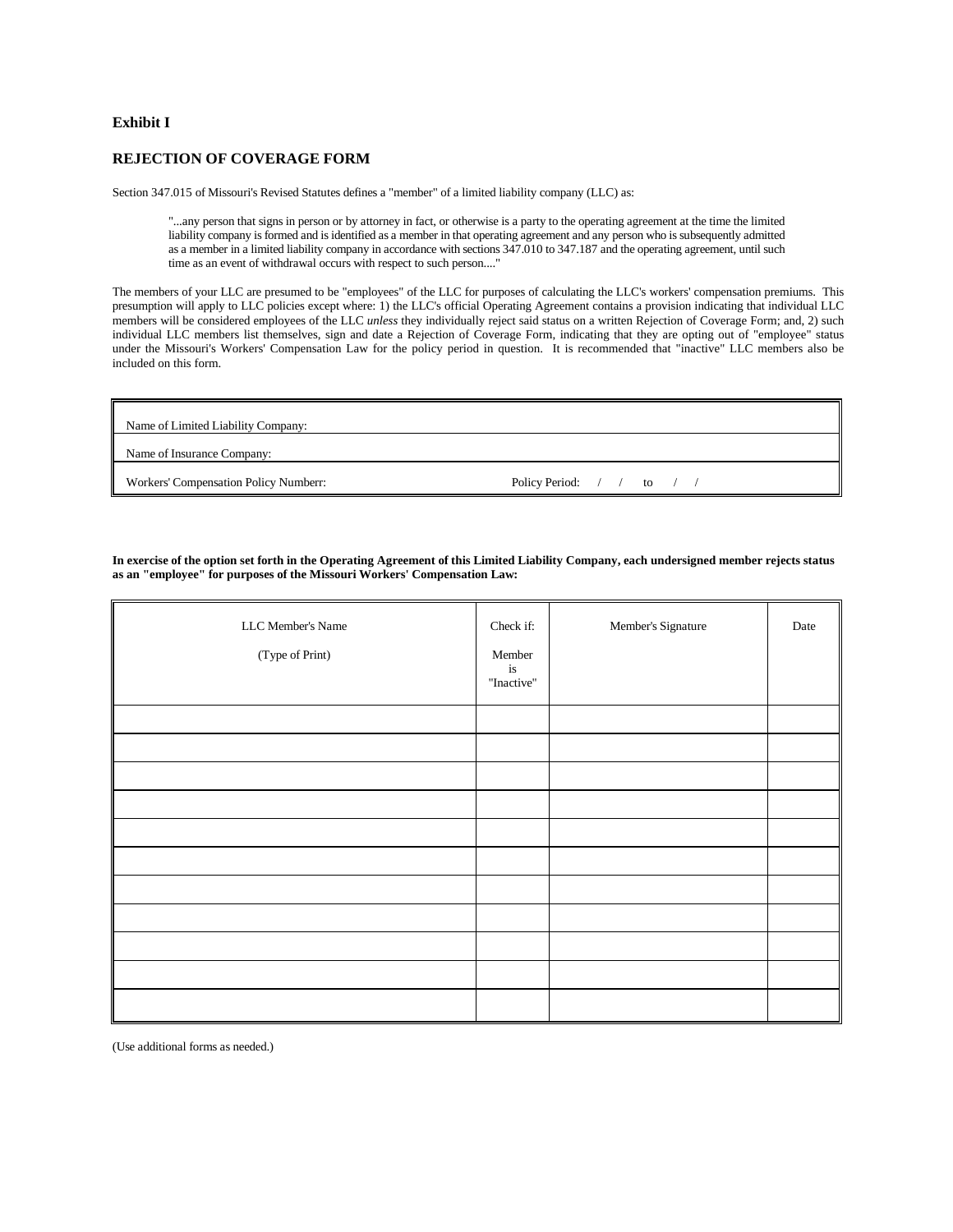# **Exhibit II**

# **MISSOURI LLC MEMBER REJECTION ENDORSEMENT**

The following members of the LLC insured by this Workers' Compensation and Employer's Liability Policy have rejected such coverage: